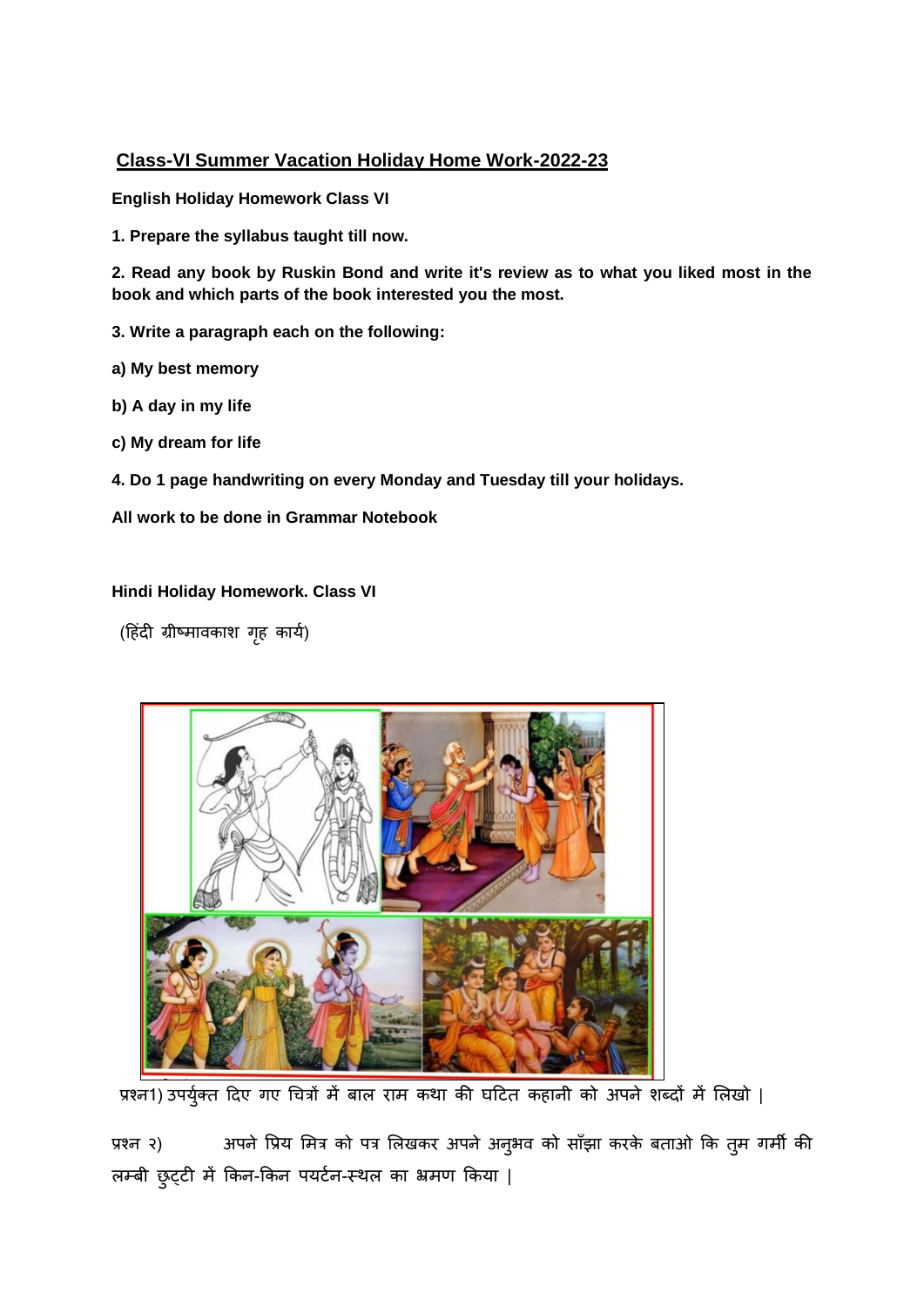## **Maths Holiday Homework. Class VI**

1. Frame two different word problems from your daily life with the help of greatest and smallest number formed by the digits 3, 7,1, 0, 4, 2,8.

2. Make an abacus with the waste material available at home showing International System of Numeration showing number 783, 407, 139 on the abacus.

3. Write names and symbols of currencies of 8 different countries and their relation with our Indian Currency.

## **Science Holiday Homework CLASS VI.**

1. Make a food diary of your daily diet (mon-sun) for a week (including breakfast, lunch, snacks, dinner)

2. Make a project on different types of fabrics ( you can paste the fabric and write 2-3 lines about it).

- 3. Make a video by explaining advantages of nutrients present in different food.
- 4. Write a catchy slogan on Healthy Food.

#### **SST Holiday Homework CLASS VI.**

1 HISTORY CH-2 HUNTING AND GATHEREINGDRAW PICTURE OF ARCHEOLOGICE SITES(MAP)

2 GEOGRAPHY CH-3 MOTION OF THE EARTH- Draw the picture of Revolution of the Earth Season

3 CIVICS Write down The Preamble.

## **Sanskrit Holiday Homework CLASS VI.**

- 1. 1 से 20 तक गिनती संस्कृत में लिखेंगे एवं स्मरण करेंगे।
- 2. पुस्तक के अनुसार 3 शब्दरूप( बालकः, बालिका और पुष्पम्) 1 धात्रूप (पठ् लट् लकार मे) लिखेंगे।
- 3. 10अकारान्त पुल्लिङ्ग 10 आकारान्त स्त्रीलिङ्ग शब्दों की सूची बनायें।
- 4. 5 जीव जंतूओं के नाम संस्कृत में (चित्र सहित) लिखे।

#### **GK Holiday Homework Class 6**